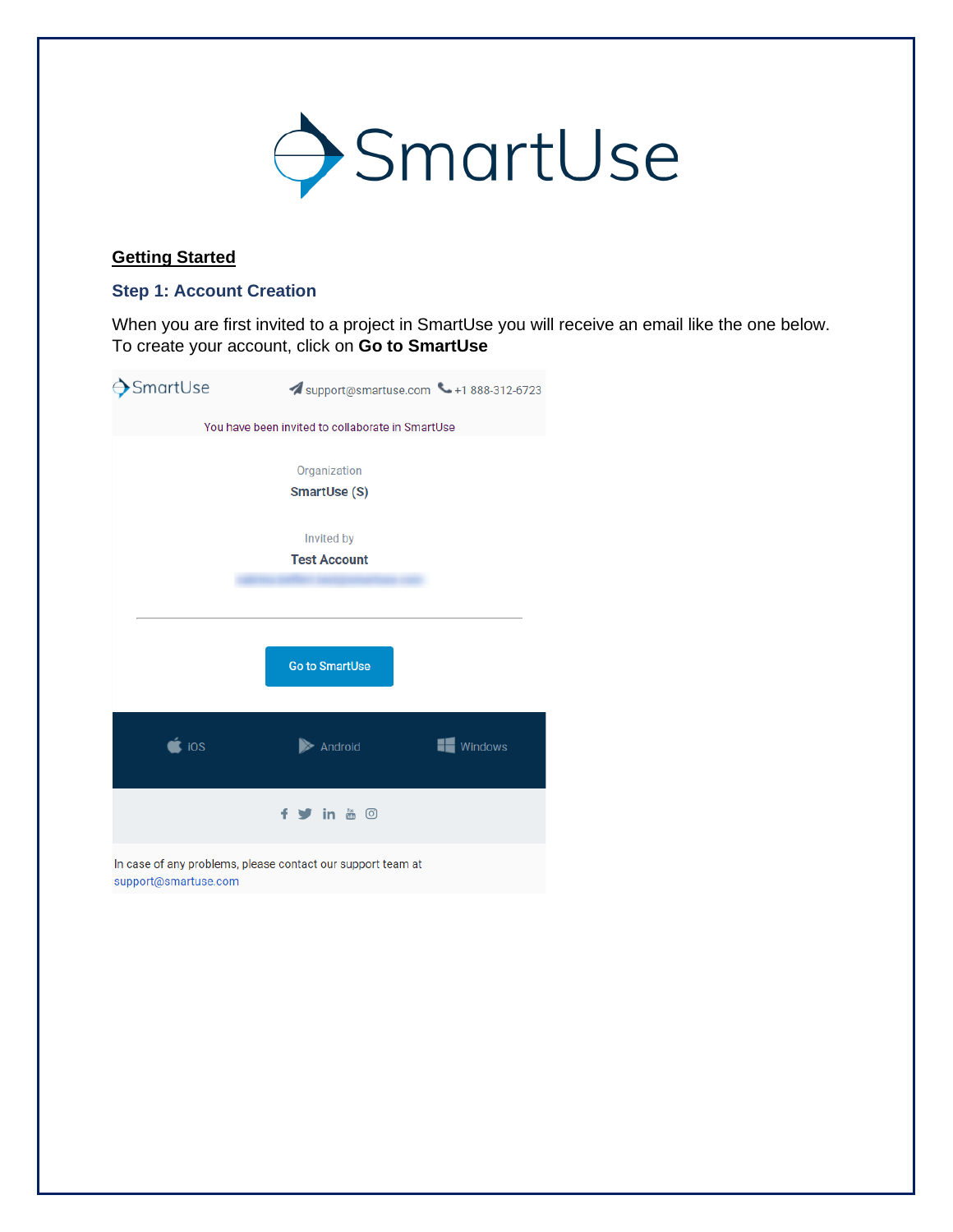You will then be asked to enter your first and last name and choose a password. The password needs to be at least 6 characters long. **If the email address is incorrect, the project owner or administrator will have to re-send an invitation to the correct address as the email cannot be changed on the form.**

# →SmartUse



Already have an account? Login

First Name Last Name  $\triangleq$ 

Email

Password (minimum 6 characters)

Create your account

By clicking this button you agree to our Terms and Conditions

## **Step 2: Downloading the application**

The SmartUse application where you will be doing all your markups is available on iPad, Windows and Android. You can click the link directly from the page after account creation or you can find the links below on our website.

⊕

[SmartUse on](https://www.smartuse.com/construction-app-ipad-iphone/) iPad

[SmartUse on Windows](https://www.smartuse.com/construction-app-windows/)

[SmartUse on Android](https://smartuse.com/construction-app-android/)